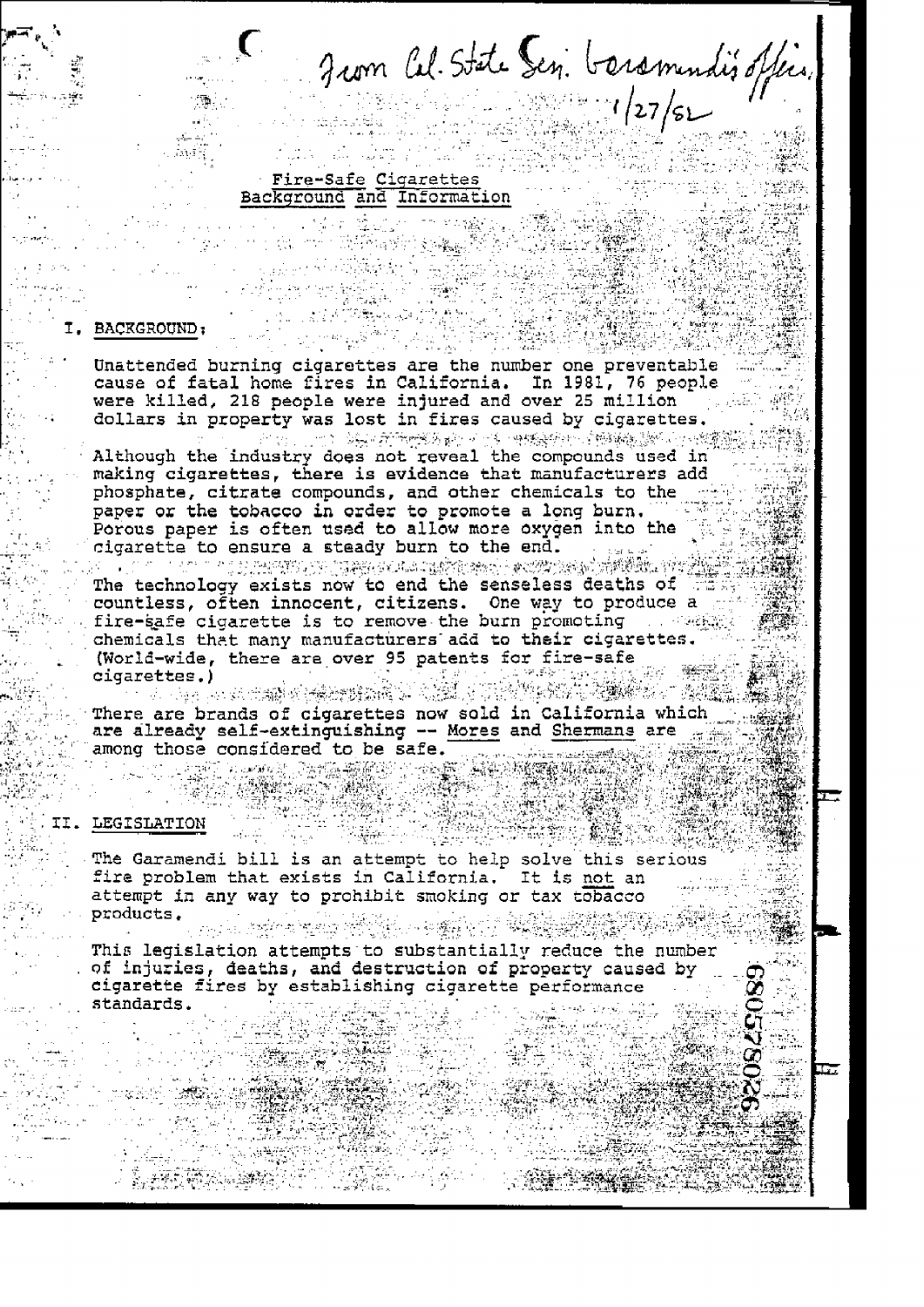The bill would require: 

The State Fire Marshal, by June 1985, to set a performance standard for cigarettes and little cigars so that they will not ignite home furnishings if left unattended.

 $\label{eq:11} \widetilde{G}(\mathfrak{g}_{\mathbb{C}}(\mathfrak{g}_{\mathbb{C}}))\overset{\cong}{\otimes}\bigoplus_{\mathfrak{m}\in\mathbb{Z}}\widetilde{G}(\mathfrak{m}^{\mathbb{C}})^{\otimes n}$ 

وبنيه كالإنا

- These standards would be developed with the aid of the Bureau of Home Furnishings of the Department of Consumer Affairs.
- 4 Any person who sells or distributes non-"fire-safe" be fined \$1,000 per day for each day of violation. The mediate

# MONLY ASKED QUESTIONS: III. COMMONLY ASKED QUESTIONS:

 $\label{eq:3.1} \mathcal{L}_{\mathcal{F}}\left(\mathcal{L}_{\mathcal{F}}^{\mathcal{F}}\left(\mathcal{L}_{\mathcal{F}}^{\mathcal{F}}\right)\right)=\mathcal{L}_{\mathcal{F}}\left(\mathcal{L}_{\mathcal{F}}^{\mathcal{F}}\right)$ 

Toxicity

. lii ще

xicity<br>
Question: Is it true toxic chemicals might be added to

slow the burning of cigarettes?<br>
Answer: Cigarette companies do not need to add Chemicals to retard burning. Non-toxic methods of producing<br>self-extinguishing cigarettes are available, such as leaving chemicals like citrate and phosphate out of cigarettes. We see

Consumer Acceptance<br>
Consumer Acceptance<br>
Question: Will the taste of cigarettes be altered by<br>
additives making them fire-safe?<br>
The bill does not require the addition of any<br>
additives: The bill does not require the addi additives to make cigarettes fire safe. If cigarette companies choose to use additives, then there could be a change in taste. Product taste is already altered by then diending, preservatives, expanders, and moisteners. The fire-safe brands, More and some Shermans, have little or no additives and do self-extinguish. The service of the second second service of the second service of the series

Economic Impact

Question: Won't requiring a fire-safe cigarette place an undue economic burden on cigarette companies in the form of increased manufacturing costs?  $\mathcal{L}(\mathcal{L})$  and  $\mathcal{L}(\mathcal{L})$  and  $\mathcal{L}(\mathcal{L})$ 

 $\frac{1}{2} \sigma_{\rm{max}}$ 

Safe ya su f

the State of Alberta Control of

Answer: Sales are good for the tobacco industry. A recent Federal Trade Commission report said Americans bought a record number of cigarettes in 1980, but Californians still lost 25 million dollars in damages due to fires caused by cigarettes. Just as the cigarette companies have the researched ways to lower tar and nicotine, they should pursue avenues to develop a fire-safe cigarette in order to help save 2,000 lives nationally a year.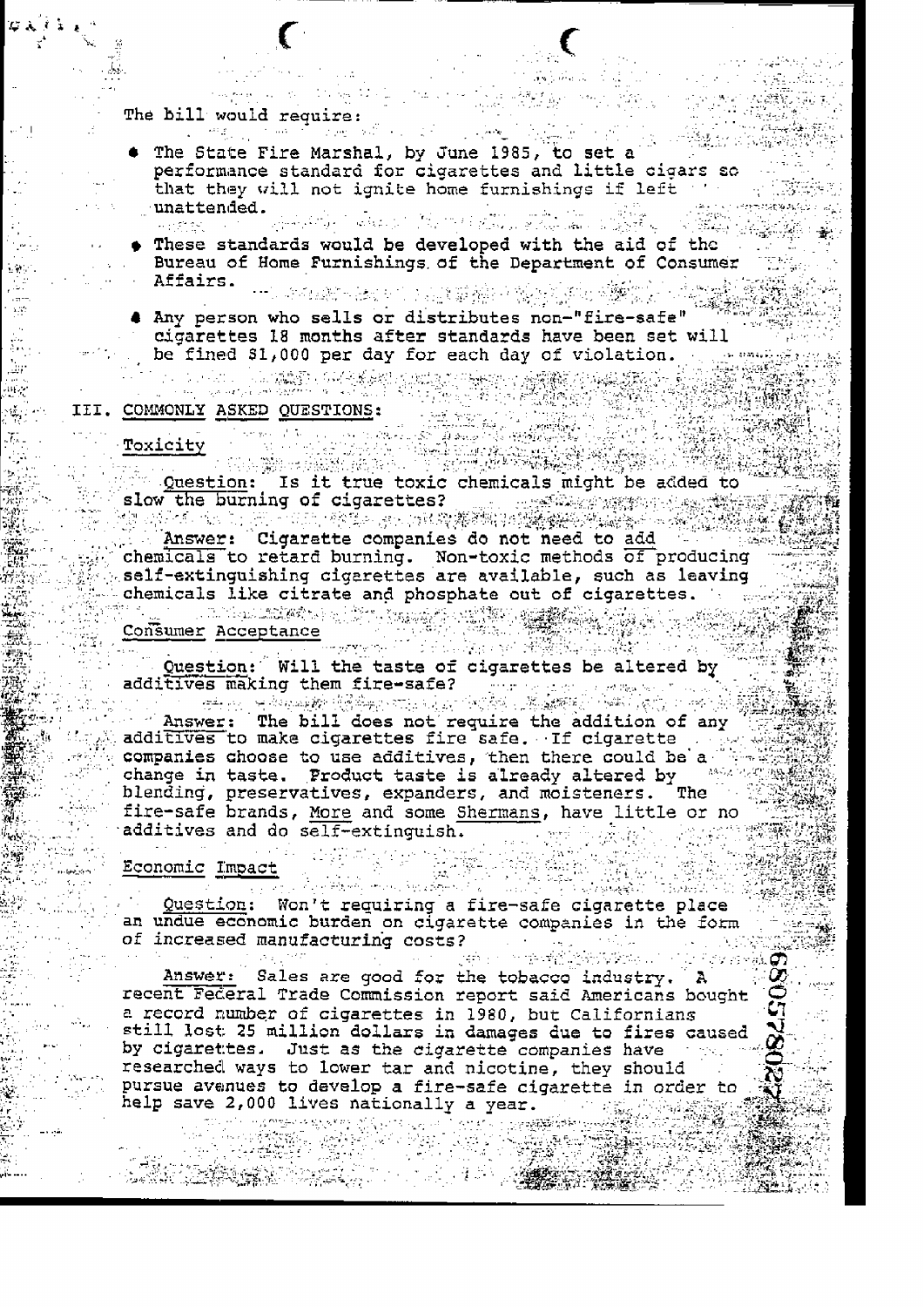# BROWN & WILLIAMSON - LOUISVILLE DOCUMENT CONTROL PROJECT

# PHOTOCOPYING VARIANCE SHEET

# AT THE TIME OF REPRODUCTION, THE FOLLOWING NOTATIONS WERE MADE:

( ) DOCUMENT COPIES ARE IN THE SAME SEQUENCE AS THEY APPEARED IN THE ORIGINAL.

DUPLICATE DOCUMENTS APPEARED IN THE ORIGINAL,

- ( ) PACE NUMBER(S) MISSING IN THE ORIGINAL.
- ( ) POOR QUALITY ORIGINAL.
- OVERLAY ITEM COULD NOT BE REMOVED WITHOUT DAMAGE TO THE  $( )$ ORIGINAL.

 $\sim$   $\sim$ 

 $\mathcal{A} = \{ \mathcal{A} \mid \mathcal{A} \in \mathcal{A} \}$ 

 $\mathbf{L}$ 

 $\mathcal{L}_{\text{max}}$  and  $\mathcal{L}_{\text{max}}$  . The  $\mathcal{L}_{\text{max}}$ 

- ( ) NO DOCUMENTS WERE FOUND WITHIN THE ORIGINAL:
	- ( ) FILE FOLDER.
	- REDROPE EXPANDABLE FILE.  $($

 $\mathbf{I}$ 

 $\mathbf{C}$ ) HANGING FILE.

 $\frac{1}{2} \int_{0}^{2\pi} \frac{1}{2} \left( \frac{1}{2} \right) \left( \frac{1}{2} \right) \, d\mu$ 

- ( ) ENVELOPE.
- ( ) OTHER (SPECIFY)
- ( ) DOCUMENT COPIES WERE REPRODUCED IN COLOR TO PERMIT CORRECT INTERPRETATION.

 $\sim 100$  km s  $^{-1}$ 

 $\mathcal{L}^{\text{max}}_{\text{max}}$ 

 $\mathbb{R}^2$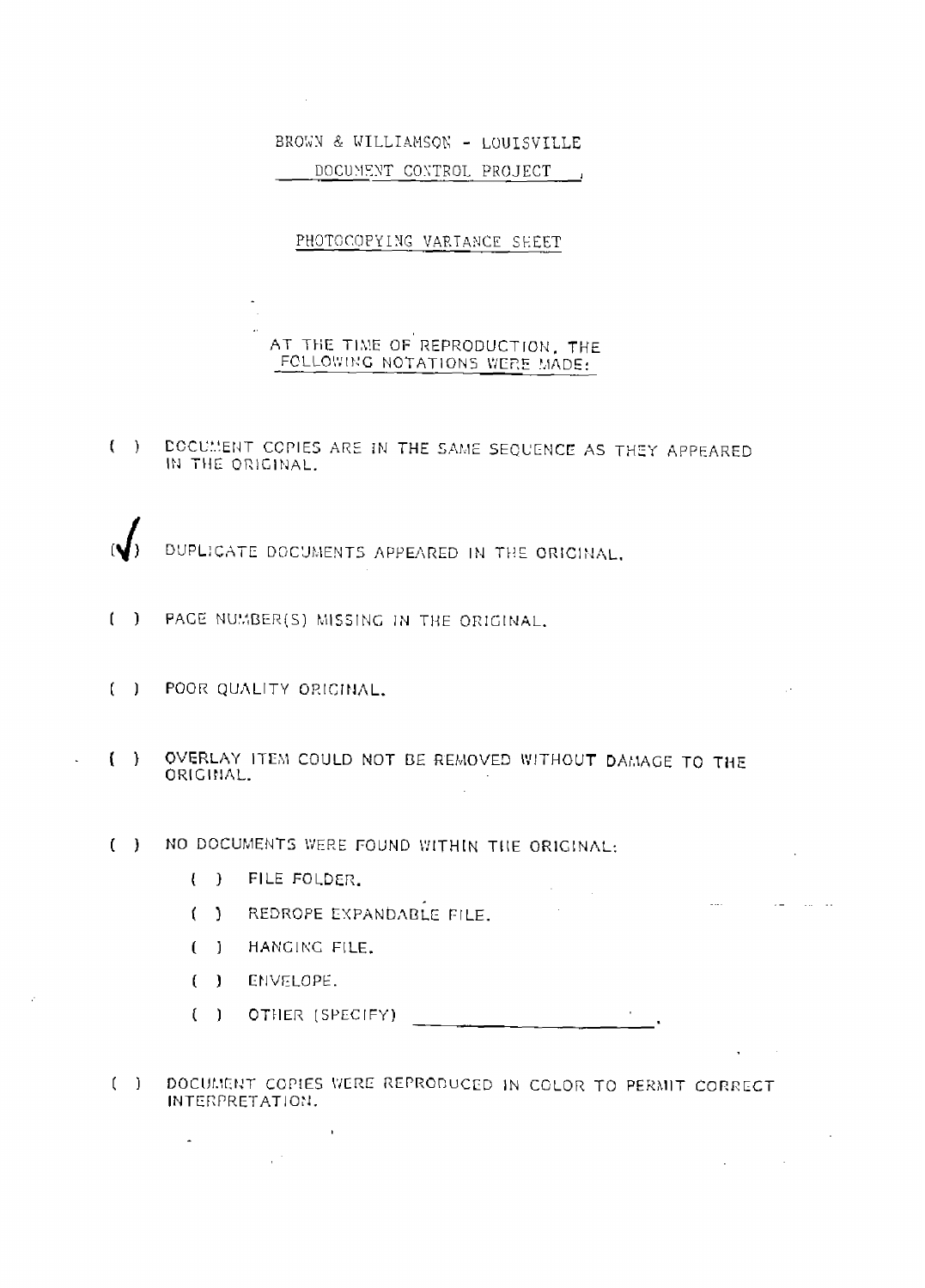## Furniture Alternative

Question: Wouldn't it be better to develop improved ignition resistant fabrics and furniture construction

5. (1) (1) 12:45 (1) 13

· Free Construction Profits in Louis (開発)

methods than to require fire-safe cigarettes?<br>Answer: Under current California state law, furniture is required to be fire retardant. To increase the level of فالجانب القاربان fire resistance would be prohibitively expensive. Furthermore, there would be a lag time of 20-30 years before new furniture would replace older, less fire resistant with furnishings. Also, many highly ignition-resistant fabrics, once finally aflame, produce highly toxic fumes and gases.

# over-Regulation and the state of the state of the state of the state of the state of the state of the state of<br>Cover-Regulation  $\frac{\dot{\mathbf{n}}}{\mathbf{n}}$  . The set of the set of the set of the set of the set of the set of the set of the set of the set of the set of the set of the set of the set of the set of the set of the set of the set of the set of the

Question: Isn't there already too much hasty government regulation of private industry?

TE TE SATETY TO A SAN A SAN A SAN SAN A SAN A SAN A SA Answer: The problems of cigarette-caused fires, deaths, and injuries must be responsibly addressed. This<br>legislation gives a reasonable time table in which to

develop such technologies.<br>
Health Hazard<br>
Question: Don't most fire-safe cigarettes burn inefficiently and therefore increase tar and nicotine levels to smokers?

Answer: The development of a cigarette with fewer health hazards should continue, but this bill is not an nati-smoking bill and does not seek to address the health<br>concern of smoking cigarettes. This bill is intended to<br>stop the deaths, injuries, and property loss due to fires caused by cigarettes. Both paths must be pursued. 

Implementation

**西西** 

计数据

 $\label{eq:1} \frac{\partial \mathcal{L}_{\text{M}}}{\partial \mathcal{L}_{\text{M}}}\left(\frac{1}{\mathcal{L}}\right) \leq \frac{1}{\mathcal{L}_{\text{M}}}\left(\frac{1}{\mathcal{L}}\right)$ 

Standardina.<br>Rođenja

Question: How long will the cigarette industry have to develop and produce fire-safe cigarettes?<br>The same of the safe cigarettes?

Answer: The Garamendi bill states that the State Fire Marshal shall, by June 1, 1985, set fire safety performance standards for cigarettes. 

i<br>Prové